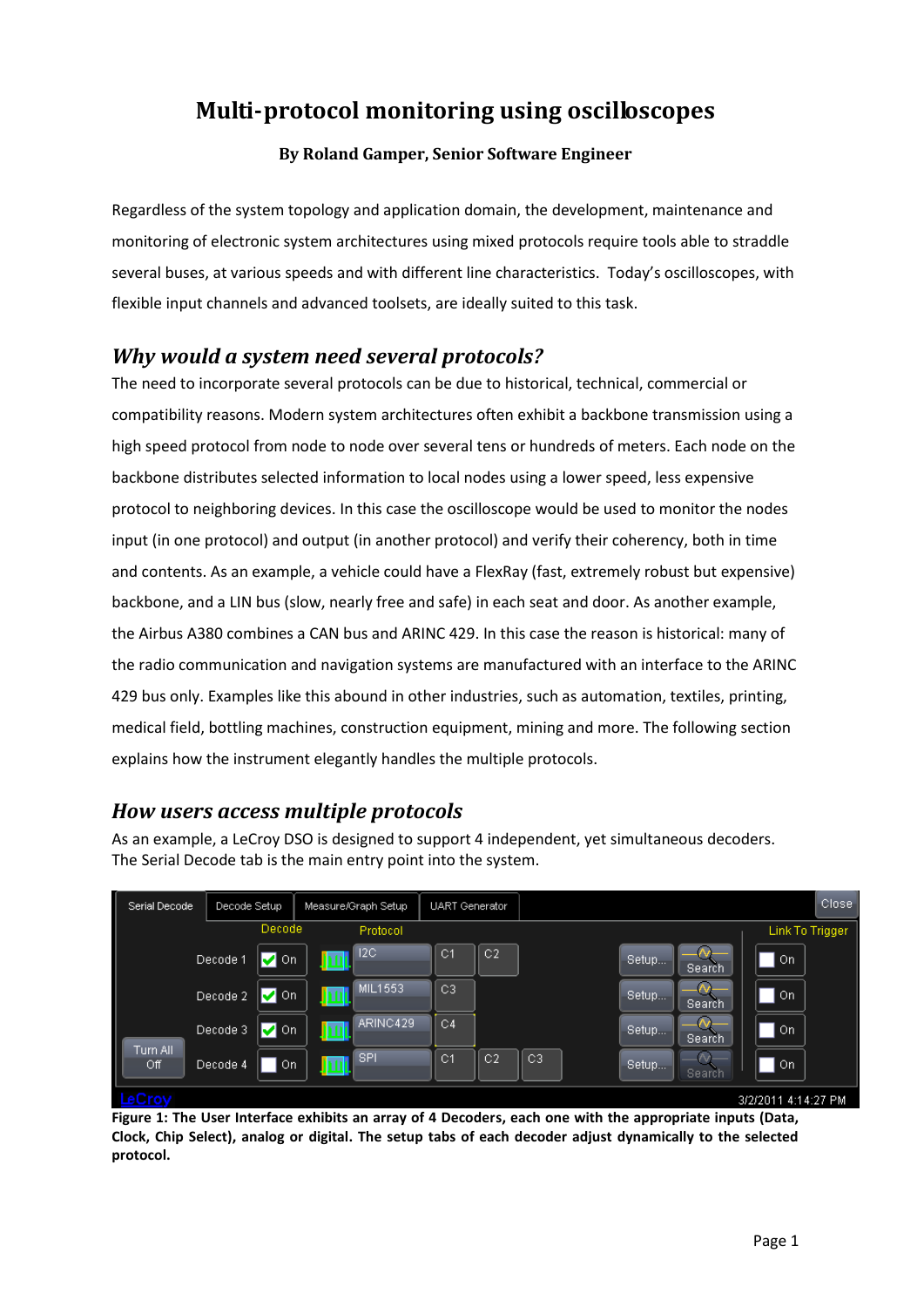The protocol list depends on the options purchased on the units, and is usually matched to the field of application in which the instrument is used, and can look like figure 2.



**Figure 2: Protocol selection popup, with a variety of serial streams used in different application domains.**

#### *How Oscilloscopes support multiple protocol.*

Current advances in oscilloscope technology combine the power of a dedicated protocol analyzer with the versatility of an oscilloscope. New oscilloscope trigger and decode packages, enabled by increased memory length, processing power, and display technology, provide analysis functions for various serial protocols. The protocols supported span very common streams (RS232, I2C, SPI), avionics (MIL-STD-1553, ARINC 429, EFAbus, STANAG 3910), automotive (CAN, FlexRay, LIN) , audio (I2S, TDM), cellular technology (MIPI), or high-speed busses (USB1.x/2.0/3.0, SATA, PCI Express, 8b/10b).

Increased memory length allows the capture of serial streams over useful time spans at the appropriate sampling rate for each protocol. The processing power lets the unit decode the serial stream into its most fundamental components, such as bits, bytes, words, packets, messages, transactions at high rate, on several channels. Bigger displays offer the real estate necessary to monitor and understand several digital streams and also other related analog signals at the same time.

There are many advantages to these new Serial Data Trigger and Decode tools on an oscilloscope and one limitation. The oscilloscope does not acquire and store continuously, as does a protocol analyzer. However, during the "open eye" time the oscilloscope sees everything, from the glitches on the signal, all the way to corrupted transactions. The protocol analyzer, on the other hand, can stream data to disk for hours or even days, but with a one-dimensional view of the transmission since the signal data is not stored along with the decoded contents.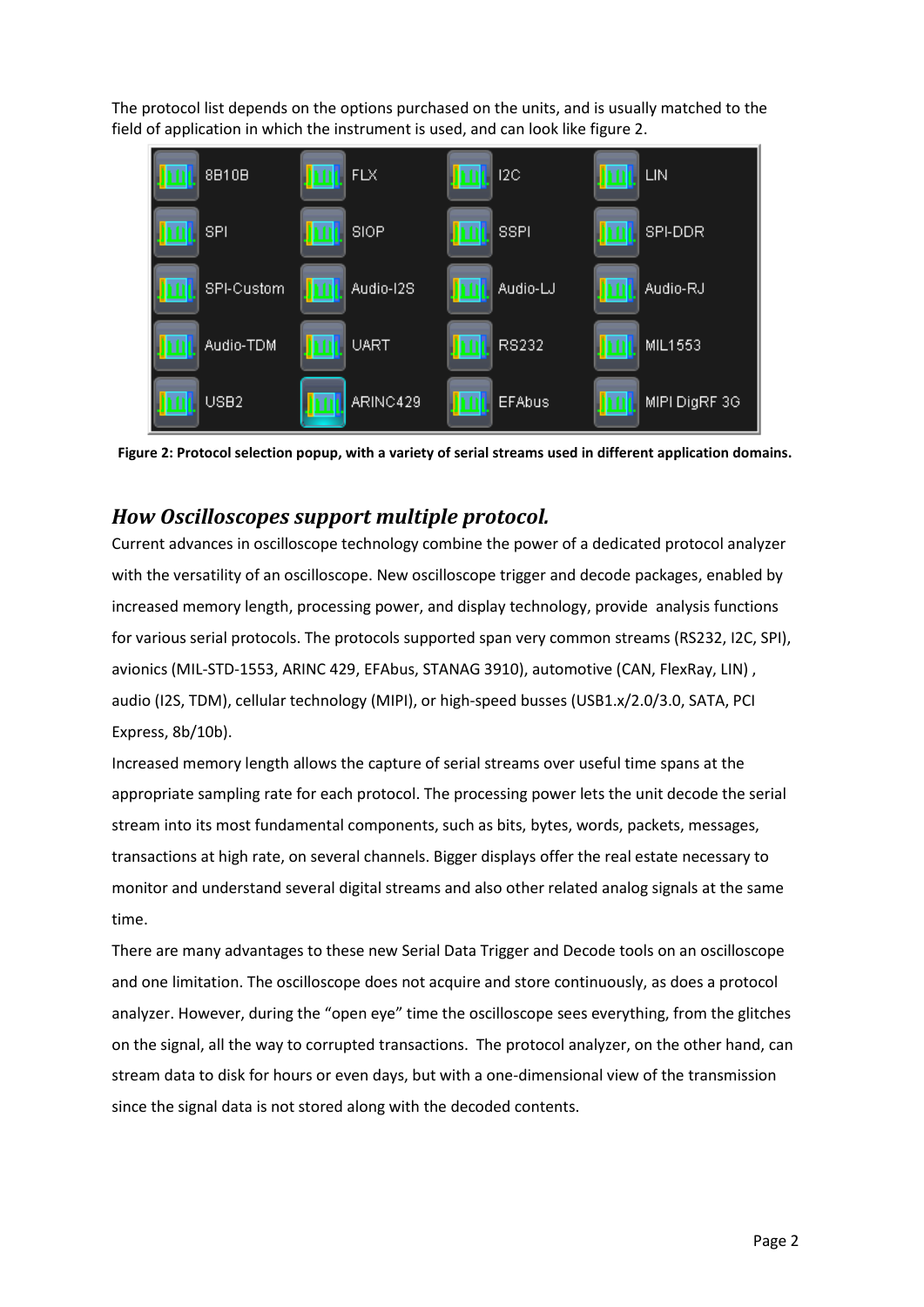#### Analyzing a MIL-STD-1553 to UART transaction

This section shows an example of simultaneous observation of several serial streams of different nature.



**Figure 3: An example of a MIL-STD-1553 (1 Mb/s, Manchester) bus on Channel 2, inducing a UART message (400 Kb/s, NRZ) on Channel 4. The approximate translation latency of 3.4 microseconds is read out using the cursors. The data word 0xd3a7 on the CAN bus is split into 2 words on the UART bus.**

The digital oscilloscope acquires signals of nearly any nature on different channels simultaneously, as shown in the image above. Thanks to the flexibility of a channel (in terms of sensitivity and bandwidth), each channel can be tuned to optimally record signals carrying different types of protocols. The precise time alignment between the channels is preserved because the channel's ADCs operate synchronously. In other words, an event occurring first on a given channel will be recorded before an event occurring later on another channel.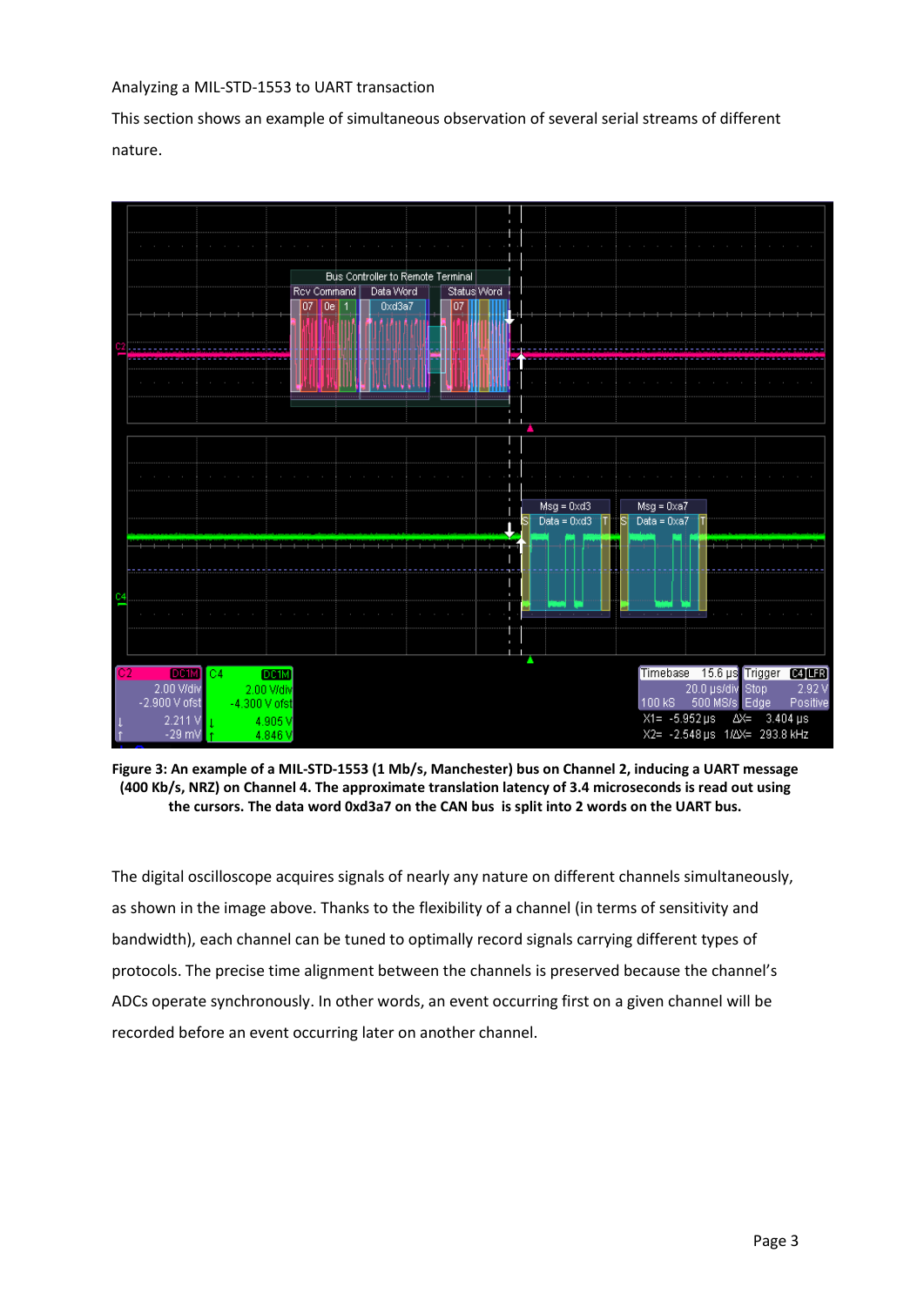

**Figure 4: Shown here is a zoom of Figure 3. The synchronous acquisition on all channels permits observation and measurement of the time difference between the end of the MIL-STD-1553 message (end of the parity bit) to the beginning of the UART message (beginning of the Start Bit). The time lag is measured as 3.196 microseconds.**

### *Multiple Protocol Time Alignment*

Time alignment is important, since systems combining several data streams have strict causeconsequence relationships between the packets of information transiting on the networks. When a packet is received from the backbone link (cause), it has to be passed on to the lower speed link (consequence). The consequence is expected to happen within a well-specified amount of time after the cause. This latency, or time delay, can easily be observed with an oscilloscope equipped for multiple protocol monitoring. Not only can the latency be observed visually on the oscilloscope screen, but it can also be quantified statistically. For example the latency of a gateway translating messages from MIL-STD-1553 to UART could be characterized as 2 to 10 microseconds, with 80 % of the packets being translated in less than 5 microseconds. This indication would help the avionics engineer in tracking errors on the aircraft.